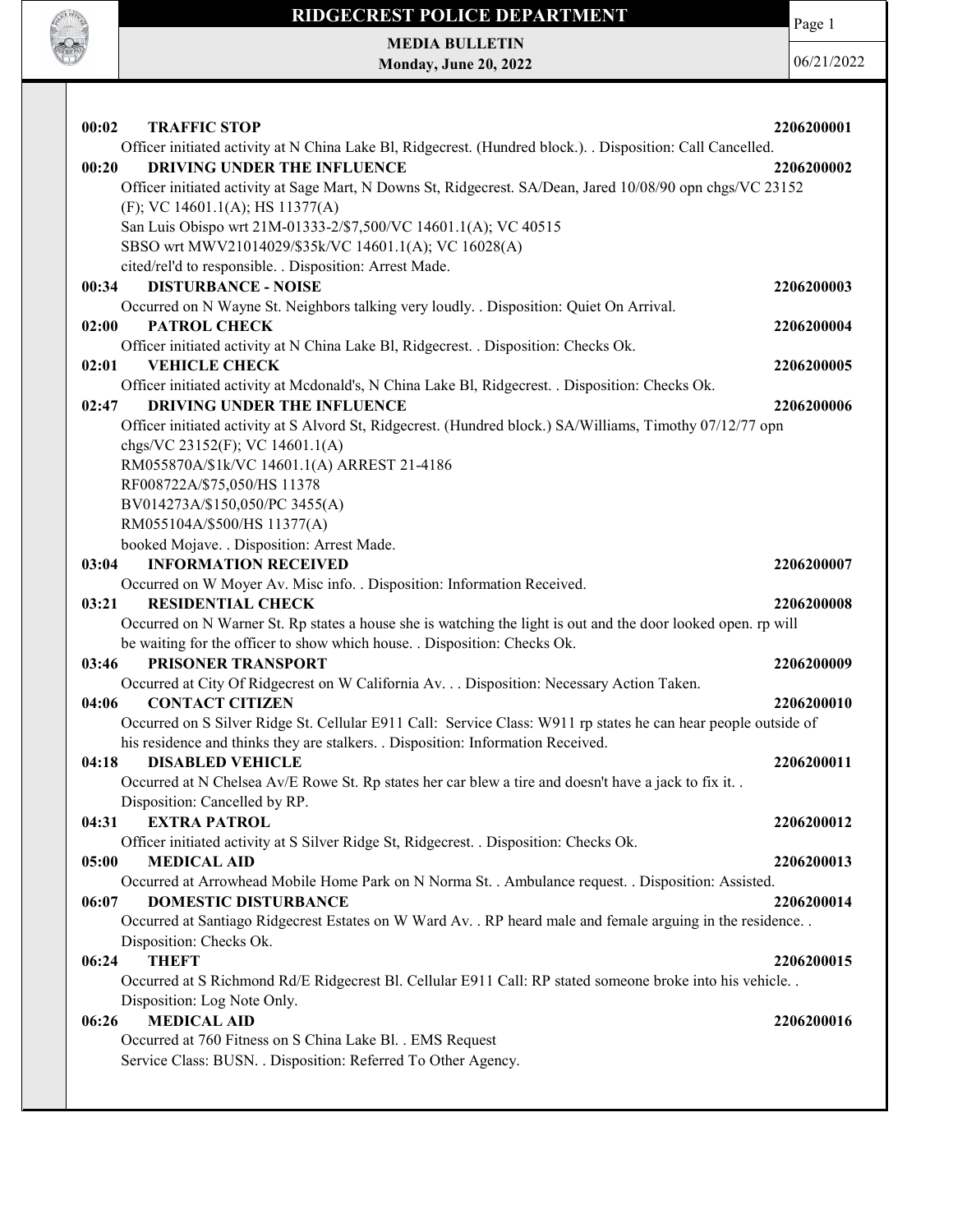

Page 2

MEDIA BULLETIN Monday, June 20, 2022

| 06:33<br><b>CONTACT CITIZEN</b>                                                                                                 | 2206200017 |
|---------------------------------------------------------------------------------------------------------------------------------|------------|
| Occurred at City Of Ridgecrest on W California Av. . Tapped with prejudice. RP hard to understand on phone.                     |            |
| Requesting officer contact him. . Disposition: Necessary Action Taken.                                                          |            |
| 07:23<br><b>FLAG DOWN</b>                                                                                                       | 2206200018 |
| Officer initiated activity at S Warner St/W Church Av, Ridgecrest. . Disposition: Information Provided.                         |            |
| <b>GENERIC FIRE CALL/NOT SPECIFIED</b><br>07:37                                                                                 | 2206200019 |
| Occurred on N Balsam St. Cellular E911 Call: Fire Alarm at the location. . Disposition: Referred To Other                       |            |
| Agency.<br><b>MEDICAL AID</b><br>08:16                                                                                          | 2206200020 |
| Occurred on S Sunset St. Cellular E911 Call: EMS request. . Disposition: Referred To Other Agency.                              |            |
| 08:32<br><b>ACO CALL</b>                                                                                                        | 2206200021 |
| Occurred on W Washington Wy. Dead cat in the gutter. . Disposition: Log Note Only.                                              |            |
| 08:42<br><b>CITIZEN ASSIST</b>                                                                                                  | 2206200022 |
| Occurred at Ridgecrest Regional Hospital on N China Lake Bl. . CALL RP//would like assistance from an officer                   |            |
| regarding going home. . Disposition: Assisted.                                                                                  |            |
| <b>WELFARE CHECK</b><br>08:58                                                                                                   | 2206200023 |
| Occurred at Arrowhead Mobile Home Park on N Norma St. . Rp requesting officers come to her home and                             |            |
| assist her. . Disposition: Checks Ok.                                                                                           |            |
| <b>WELFARE CHECK</b><br>09:20                                                                                                   | 2206200024 |
| Occurred on W Jennifer Ct. . Disposition: Necessary Action Taken.                                                               |            |
| 09:21<br><b>ABANDONED VEHICLE</b>                                                                                               | 2206200025 |
| Occurred at N Helena St/W Felspar Av. Silver car stuck in the ditch in that area/rp states there is no one                      |            |
| around the vehicle. . Disposition: Gone Prior to Arrival.                                                                       |            |
| <b>WARRANT SERVICE</b><br>09:47                                                                                                 | 2206200026 |
| Officer initiated activity at N Sahara Dr, Ridgecrest. . Disposition: Negative Contact.                                         |            |
| 09:54<br><b>TRAFFIC STOP</b>                                                                                                    | 2206200027 |
| Officer initiated activity at E La Mirage Ln/N Sahara Dr, Ridgecrest. . Disposition: Citation.                                  |            |
| 10:06<br><b>CONTACT CITIZEN</b>                                                                                                 | 2206200028 |
| Occurred at City Of Ridgecrest on W California Av. . RP WOULD LIKE P1 TO CALL HER. . Disposition:                               |            |
| Information Provided.<br><b>TICKET SIGN OFF</b>                                                                                 |            |
| 10:06                                                                                                                           | 2206200029 |
| Occurred at City Of Ridgecrest on W California Av. . TICKET SIGN OFF/ADMIN FEES PAID. . Disposition:<br>Necessary Action Taken. |            |
| 10:08<br><b>PARKING VIOLATION</b>                                                                                               | 2206200030 |
| Officer initiated activity at W Reeves Av, Ridgecrest. Trailer parked on street. . Disposition: Negative Contact.               |            |
| <b>TRAFFIC STOP</b><br>10:13                                                                                                    | 2206200031 |
| Officer initiated activity at Kristy's Family Dining, S China Lake Bl, Ridgecrest. . Disposition: Warning                       |            |
| (Cite/Verbal).                                                                                                                  |            |
| HIT AND RUN - NON INJURY<br>10:14                                                                                               | 2206200032 |
| Occurred on W Reeves Av. Owner of trailer would like a report done. . Disposition: Necessary Action Taken.                      |            |
| <b>BREAKING/REMOVING VEHICLE PARTS</b><br>10:33                                                                                 | 2206200033 |
| Occurred at City Of Ridgecrest on W California Av. . Rp in the lobby-states the tailgate to his trailer was taken               |            |
| off of his trailer while he was at leroy jackson park. . Disposition: Report Taken.                                             |            |
| <b>CODE VIOLATION</b><br>10:48                                                                                                  | 2206200034 |
| Officer initiated activity at S Gordon St, Ridgecrest. . Disposition: Necessary Action Taken.                                   |            |
| <b>PARKING VIOLATION</b><br>11:10                                                                                               | 2206200035 |
| Officer initiated activity at S Mccall St, Ridgecrest. . Disposition: Necessary Action Taken.                                   |            |
|                                                                                                                                 |            |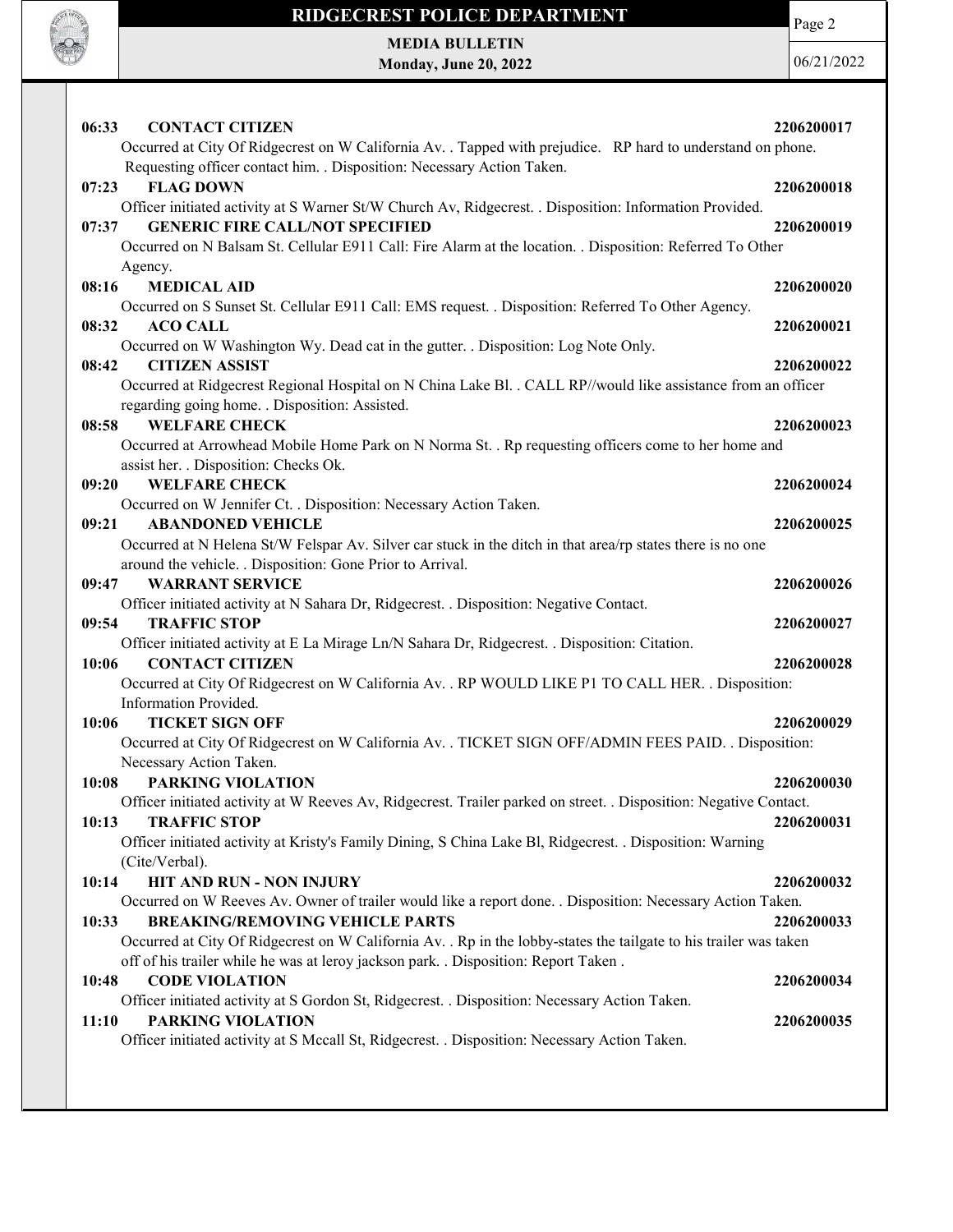

Occurred on N Sanders St. WFA/40/long gray hair/belongings spread out in front of apts. . Disposition: Necessary Action Taken.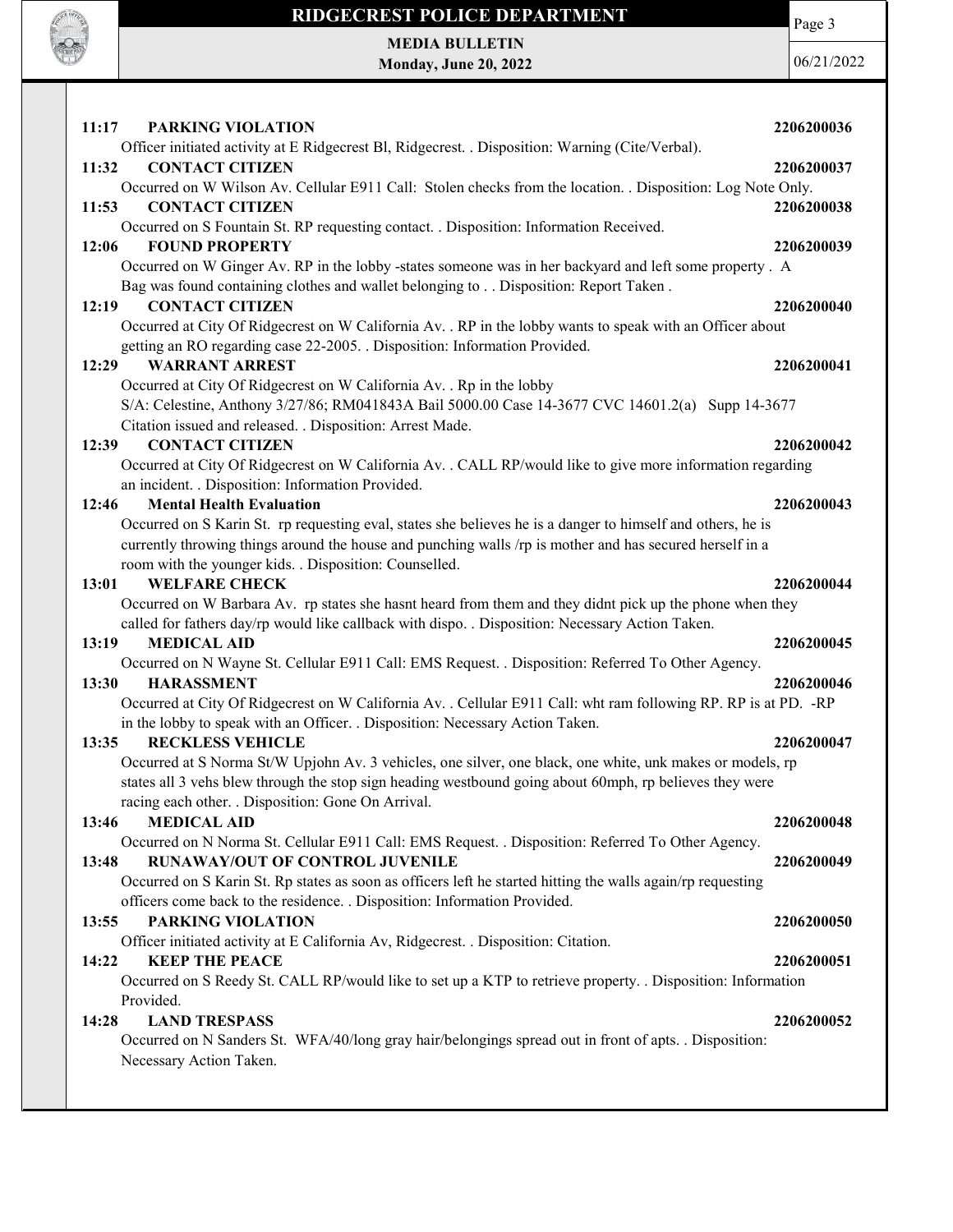

Page 4

MEDIA BULLETIN Monday, June 20, 2022

| Occurred at City Of Ridgecrest on W California Av. . SA/Lewin, Sky William 04/05/78 RM056136A Bail/5K<br>Chgs/23152(f) VC/11350(a) HS Cited/rel'd from RPD. . Disposition: Arrest Made.<br>14:41<br><b>LAND TRESPASS</b><br>2206200054<br>Occurred on N Yorktown St. RP states someone called her and said someone broke into her son's house<br>Extra patrol req'd. . Disposition: Checks Ok.<br>14:43<br><b>DISABLED VEHICLE</b><br>2206200055<br>Officer initiated activity at E French Av, Ridgecrest. (Hundred block.). . Disposition: Information Received.<br>14:46<br><b>UNWANTED SUBJECT</b><br>2206200056<br>Occurred at Home Depot on N China Lake Bl. . RP has asked a person to leave -walking towards the back of<br>the store BMA -wearing black shirt, back pack and army colored pants. . Disposition: Gone Prior to Arrival.<br><b>TRAFFIC STOP</b><br>14:48<br>2206200057<br>Officer initiated activity at E Coso Av/E Las Flores Av, Ridgecrest. . Disposition: Citation.<br><b>CONTACT CITIZEN</b><br>15:03<br>2206200058<br>Occurred at City Of Ridgecrest on W California Av. . CALL RP/would like to speak to P4 regarding an incident.<br>. Disposition: Information Received.<br>911 WIRELESS CALL<br>15:17<br>2206200059<br>Occurred at Arrowhead Mobile Home Park on N Norma St. . Cellular E911 Call: Service Class: WPH2<br>RP will<br>not answer any questions. . Disposition: Negative Contact.<br>15:24<br><b>MEDICAL AID</b><br>2206200060<br>Occurred on W Langley Av. Cellular E911 Call: Service Class: W911 Med Aid. . Disposition: Referred To Other<br>Agency.<br>15:24<br><b>SHOPLIFTING</b><br>2206200061<br>Occurred at Home Depot on N China Lake Bl. . #1 MA/UNK RACE OR AGE/BLK-WHI SS SHIRT/JEANS<br>#2 MA/UNK RACE OR AGE/BLK-WHI SS SHIRT/JEANS<br>1 W/STOLEN RED-BLK HUSKY BACKPACK POSS CONTAINING STOLEN MERCHANDISE. . Disposition:<br>Gone Prior to Arrival.<br><b>ASSIST OTHER DEPARTMENT</b><br>15:42<br>2206200062<br>Occurred on E Ridgecrest Bl. RP requesting an AOD for CPS. . Disposition: Assisted.<br>16:08<br>911 FOLLOW UP<br>2206200063<br>Occurred on N Norma St. Cellular E911 Call: Service Class: WPH2 Another call from repeat caller. .<br>Disposition: Log Note Only.<br>16:09<br><b>FOLLOW UP</b><br>2206200064<br>Officer initiated activity at E Sand Dune Ln, Ridgecrest. 22-1859. . Disposition: Follow Up Completed.<br>16:26<br>911 WIRELESS CALL<br>2206200065<br>Occurred at Arrowhead Mobile Home Park on N Norma St. . Repeat call. . Disposition: Log Note Only.<br><b>CONTACT CITIZEN</b><br>16:26<br>2206200066<br>Occurred at Arrowhead Mobile Home Park on N Norma St. . States she needs officers at her house to file an<br>APS report for her mother. . Disposition: Warning (Cite/Verbal).<br><b>LAND TRESPASS</b><br>16:31<br>2206200067<br>Occurred on W Haloid Av. HMA, black shirt, brown pants, blue hat, DOT westbound on haloid, rp states the<br>subject is trespassed from the property. . Disposition: Warning (Cite/Verbal).<br>17:17<br><b>MISC COUNTER CALL</b><br>2206200068<br>Occurred at City Of Ridgecrest on W California Av. . At station. . Disposition: Information Provided.<br><b>Mental Health Evaluation</b><br>18:18<br>2206200069<br>Occurred on W Vulcan Av. Cellular E911 Call: Service Class: WPH2 ambulance request. . Disposition: Report<br>Taken. | 14:32<br><b>WARRANT ARREST</b> | 2206200053 |
|------------------------------------------------------------------------------------------------------------------------------------------------------------------------------------------------------------------------------------------------------------------------------------------------------------------------------------------------------------------------------------------------------------------------------------------------------------------------------------------------------------------------------------------------------------------------------------------------------------------------------------------------------------------------------------------------------------------------------------------------------------------------------------------------------------------------------------------------------------------------------------------------------------------------------------------------------------------------------------------------------------------------------------------------------------------------------------------------------------------------------------------------------------------------------------------------------------------------------------------------------------------------------------------------------------------------------------------------------------------------------------------------------------------------------------------------------------------------------------------------------------------------------------------------------------------------------------------------------------------------------------------------------------------------------------------------------------------------------------------------------------------------------------------------------------------------------------------------------------------------------------------------------------------------------------------------------------------------------------------------------------------------------------------------------------------------------------------------------------------------------------------------------------------------------------------------------------------------------------------------------------------------------------------------------------------------------------------------------------------------------------------------------------------------------------------------------------------------------------------------------------------------------------------------------------------------------------------------------------------------------------------------------------------------------------------------------------------------------------------------------------------------------------------------------------------------------------------------------------------------------------------------------------------------------------------------------------------------------------------------------------------------------------------------------------------------------------------------------------------------------------------------------------------------------------------------------------------------------------------------------------------------------------------------------------------------------------------------------------------------------------|--------------------------------|------------|
|                                                                                                                                                                                                                                                                                                                                                                                                                                                                                                                                                                                                                                                                                                                                                                                                                                                                                                                                                                                                                                                                                                                                                                                                                                                                                                                                                                                                                                                                                                                                                                                                                                                                                                                                                                                                                                                                                                                                                                                                                                                                                                                                                                                                                                                                                                                                                                                                                                                                                                                                                                                                                                                                                                                                                                                                                                                                                                                                                                                                                                                                                                                                                                                                                                                                                                                                                                                    |                                |            |
|                                                                                                                                                                                                                                                                                                                                                                                                                                                                                                                                                                                                                                                                                                                                                                                                                                                                                                                                                                                                                                                                                                                                                                                                                                                                                                                                                                                                                                                                                                                                                                                                                                                                                                                                                                                                                                                                                                                                                                                                                                                                                                                                                                                                                                                                                                                                                                                                                                                                                                                                                                                                                                                                                                                                                                                                                                                                                                                                                                                                                                                                                                                                                                                                                                                                                                                                                                                    |                                |            |
|                                                                                                                                                                                                                                                                                                                                                                                                                                                                                                                                                                                                                                                                                                                                                                                                                                                                                                                                                                                                                                                                                                                                                                                                                                                                                                                                                                                                                                                                                                                                                                                                                                                                                                                                                                                                                                                                                                                                                                                                                                                                                                                                                                                                                                                                                                                                                                                                                                                                                                                                                                                                                                                                                                                                                                                                                                                                                                                                                                                                                                                                                                                                                                                                                                                                                                                                                                                    |                                |            |
|                                                                                                                                                                                                                                                                                                                                                                                                                                                                                                                                                                                                                                                                                                                                                                                                                                                                                                                                                                                                                                                                                                                                                                                                                                                                                                                                                                                                                                                                                                                                                                                                                                                                                                                                                                                                                                                                                                                                                                                                                                                                                                                                                                                                                                                                                                                                                                                                                                                                                                                                                                                                                                                                                                                                                                                                                                                                                                                                                                                                                                                                                                                                                                                                                                                                                                                                                                                    |                                |            |
|                                                                                                                                                                                                                                                                                                                                                                                                                                                                                                                                                                                                                                                                                                                                                                                                                                                                                                                                                                                                                                                                                                                                                                                                                                                                                                                                                                                                                                                                                                                                                                                                                                                                                                                                                                                                                                                                                                                                                                                                                                                                                                                                                                                                                                                                                                                                                                                                                                                                                                                                                                                                                                                                                                                                                                                                                                                                                                                                                                                                                                                                                                                                                                                                                                                                                                                                                                                    |                                |            |
|                                                                                                                                                                                                                                                                                                                                                                                                                                                                                                                                                                                                                                                                                                                                                                                                                                                                                                                                                                                                                                                                                                                                                                                                                                                                                                                                                                                                                                                                                                                                                                                                                                                                                                                                                                                                                                                                                                                                                                                                                                                                                                                                                                                                                                                                                                                                                                                                                                                                                                                                                                                                                                                                                                                                                                                                                                                                                                                                                                                                                                                                                                                                                                                                                                                                                                                                                                                    |                                |            |
|                                                                                                                                                                                                                                                                                                                                                                                                                                                                                                                                                                                                                                                                                                                                                                                                                                                                                                                                                                                                                                                                                                                                                                                                                                                                                                                                                                                                                                                                                                                                                                                                                                                                                                                                                                                                                                                                                                                                                                                                                                                                                                                                                                                                                                                                                                                                                                                                                                                                                                                                                                                                                                                                                                                                                                                                                                                                                                                                                                                                                                                                                                                                                                                                                                                                                                                                                                                    |                                |            |
|                                                                                                                                                                                                                                                                                                                                                                                                                                                                                                                                                                                                                                                                                                                                                                                                                                                                                                                                                                                                                                                                                                                                                                                                                                                                                                                                                                                                                                                                                                                                                                                                                                                                                                                                                                                                                                                                                                                                                                                                                                                                                                                                                                                                                                                                                                                                                                                                                                                                                                                                                                                                                                                                                                                                                                                                                                                                                                                                                                                                                                                                                                                                                                                                                                                                                                                                                                                    |                                |            |
|                                                                                                                                                                                                                                                                                                                                                                                                                                                                                                                                                                                                                                                                                                                                                                                                                                                                                                                                                                                                                                                                                                                                                                                                                                                                                                                                                                                                                                                                                                                                                                                                                                                                                                                                                                                                                                                                                                                                                                                                                                                                                                                                                                                                                                                                                                                                                                                                                                                                                                                                                                                                                                                                                                                                                                                                                                                                                                                                                                                                                                                                                                                                                                                                                                                                                                                                                                                    |                                |            |
|                                                                                                                                                                                                                                                                                                                                                                                                                                                                                                                                                                                                                                                                                                                                                                                                                                                                                                                                                                                                                                                                                                                                                                                                                                                                                                                                                                                                                                                                                                                                                                                                                                                                                                                                                                                                                                                                                                                                                                                                                                                                                                                                                                                                                                                                                                                                                                                                                                                                                                                                                                                                                                                                                                                                                                                                                                                                                                                                                                                                                                                                                                                                                                                                                                                                                                                                                                                    |                                |            |
|                                                                                                                                                                                                                                                                                                                                                                                                                                                                                                                                                                                                                                                                                                                                                                                                                                                                                                                                                                                                                                                                                                                                                                                                                                                                                                                                                                                                                                                                                                                                                                                                                                                                                                                                                                                                                                                                                                                                                                                                                                                                                                                                                                                                                                                                                                                                                                                                                                                                                                                                                                                                                                                                                                                                                                                                                                                                                                                                                                                                                                                                                                                                                                                                                                                                                                                                                                                    |                                |            |
|                                                                                                                                                                                                                                                                                                                                                                                                                                                                                                                                                                                                                                                                                                                                                                                                                                                                                                                                                                                                                                                                                                                                                                                                                                                                                                                                                                                                                                                                                                                                                                                                                                                                                                                                                                                                                                                                                                                                                                                                                                                                                                                                                                                                                                                                                                                                                                                                                                                                                                                                                                                                                                                                                                                                                                                                                                                                                                                                                                                                                                                                                                                                                                                                                                                                                                                                                                                    |                                |            |
|                                                                                                                                                                                                                                                                                                                                                                                                                                                                                                                                                                                                                                                                                                                                                                                                                                                                                                                                                                                                                                                                                                                                                                                                                                                                                                                                                                                                                                                                                                                                                                                                                                                                                                                                                                                                                                                                                                                                                                                                                                                                                                                                                                                                                                                                                                                                                                                                                                                                                                                                                                                                                                                                                                                                                                                                                                                                                                                                                                                                                                                                                                                                                                                                                                                                                                                                                                                    |                                |            |
|                                                                                                                                                                                                                                                                                                                                                                                                                                                                                                                                                                                                                                                                                                                                                                                                                                                                                                                                                                                                                                                                                                                                                                                                                                                                                                                                                                                                                                                                                                                                                                                                                                                                                                                                                                                                                                                                                                                                                                                                                                                                                                                                                                                                                                                                                                                                                                                                                                                                                                                                                                                                                                                                                                                                                                                                                                                                                                                                                                                                                                                                                                                                                                                                                                                                                                                                                                                    |                                |            |
|                                                                                                                                                                                                                                                                                                                                                                                                                                                                                                                                                                                                                                                                                                                                                                                                                                                                                                                                                                                                                                                                                                                                                                                                                                                                                                                                                                                                                                                                                                                                                                                                                                                                                                                                                                                                                                                                                                                                                                                                                                                                                                                                                                                                                                                                                                                                                                                                                                                                                                                                                                                                                                                                                                                                                                                                                                                                                                                                                                                                                                                                                                                                                                                                                                                                                                                                                                                    |                                |            |
|                                                                                                                                                                                                                                                                                                                                                                                                                                                                                                                                                                                                                                                                                                                                                                                                                                                                                                                                                                                                                                                                                                                                                                                                                                                                                                                                                                                                                                                                                                                                                                                                                                                                                                                                                                                                                                                                                                                                                                                                                                                                                                                                                                                                                                                                                                                                                                                                                                                                                                                                                                                                                                                                                                                                                                                                                                                                                                                                                                                                                                                                                                                                                                                                                                                                                                                                                                                    |                                |            |
|                                                                                                                                                                                                                                                                                                                                                                                                                                                                                                                                                                                                                                                                                                                                                                                                                                                                                                                                                                                                                                                                                                                                                                                                                                                                                                                                                                                                                                                                                                                                                                                                                                                                                                                                                                                                                                                                                                                                                                                                                                                                                                                                                                                                                                                                                                                                                                                                                                                                                                                                                                                                                                                                                                                                                                                                                                                                                                                                                                                                                                                                                                                                                                                                                                                                                                                                                                                    |                                |            |
|                                                                                                                                                                                                                                                                                                                                                                                                                                                                                                                                                                                                                                                                                                                                                                                                                                                                                                                                                                                                                                                                                                                                                                                                                                                                                                                                                                                                                                                                                                                                                                                                                                                                                                                                                                                                                                                                                                                                                                                                                                                                                                                                                                                                                                                                                                                                                                                                                                                                                                                                                                                                                                                                                                                                                                                                                                                                                                                                                                                                                                                                                                                                                                                                                                                                                                                                                                                    |                                |            |
|                                                                                                                                                                                                                                                                                                                                                                                                                                                                                                                                                                                                                                                                                                                                                                                                                                                                                                                                                                                                                                                                                                                                                                                                                                                                                                                                                                                                                                                                                                                                                                                                                                                                                                                                                                                                                                                                                                                                                                                                                                                                                                                                                                                                                                                                                                                                                                                                                                                                                                                                                                                                                                                                                                                                                                                                                                                                                                                                                                                                                                                                                                                                                                                                                                                                                                                                                                                    |                                |            |
|                                                                                                                                                                                                                                                                                                                                                                                                                                                                                                                                                                                                                                                                                                                                                                                                                                                                                                                                                                                                                                                                                                                                                                                                                                                                                                                                                                                                                                                                                                                                                                                                                                                                                                                                                                                                                                                                                                                                                                                                                                                                                                                                                                                                                                                                                                                                                                                                                                                                                                                                                                                                                                                                                                                                                                                                                                                                                                                                                                                                                                                                                                                                                                                                                                                                                                                                                                                    |                                |            |
|                                                                                                                                                                                                                                                                                                                                                                                                                                                                                                                                                                                                                                                                                                                                                                                                                                                                                                                                                                                                                                                                                                                                                                                                                                                                                                                                                                                                                                                                                                                                                                                                                                                                                                                                                                                                                                                                                                                                                                                                                                                                                                                                                                                                                                                                                                                                                                                                                                                                                                                                                                                                                                                                                                                                                                                                                                                                                                                                                                                                                                                                                                                                                                                                                                                                                                                                                                                    |                                |            |
|                                                                                                                                                                                                                                                                                                                                                                                                                                                                                                                                                                                                                                                                                                                                                                                                                                                                                                                                                                                                                                                                                                                                                                                                                                                                                                                                                                                                                                                                                                                                                                                                                                                                                                                                                                                                                                                                                                                                                                                                                                                                                                                                                                                                                                                                                                                                                                                                                                                                                                                                                                                                                                                                                                                                                                                                                                                                                                                                                                                                                                                                                                                                                                                                                                                                                                                                                                                    |                                |            |
|                                                                                                                                                                                                                                                                                                                                                                                                                                                                                                                                                                                                                                                                                                                                                                                                                                                                                                                                                                                                                                                                                                                                                                                                                                                                                                                                                                                                                                                                                                                                                                                                                                                                                                                                                                                                                                                                                                                                                                                                                                                                                                                                                                                                                                                                                                                                                                                                                                                                                                                                                                                                                                                                                                                                                                                                                                                                                                                                                                                                                                                                                                                                                                                                                                                                                                                                                                                    |                                |            |
|                                                                                                                                                                                                                                                                                                                                                                                                                                                                                                                                                                                                                                                                                                                                                                                                                                                                                                                                                                                                                                                                                                                                                                                                                                                                                                                                                                                                                                                                                                                                                                                                                                                                                                                                                                                                                                                                                                                                                                                                                                                                                                                                                                                                                                                                                                                                                                                                                                                                                                                                                                                                                                                                                                                                                                                                                                                                                                                                                                                                                                                                                                                                                                                                                                                                                                                                                                                    |                                |            |
|                                                                                                                                                                                                                                                                                                                                                                                                                                                                                                                                                                                                                                                                                                                                                                                                                                                                                                                                                                                                                                                                                                                                                                                                                                                                                                                                                                                                                                                                                                                                                                                                                                                                                                                                                                                                                                                                                                                                                                                                                                                                                                                                                                                                                                                                                                                                                                                                                                                                                                                                                                                                                                                                                                                                                                                                                                                                                                                                                                                                                                                                                                                                                                                                                                                                                                                                                                                    |                                |            |
|                                                                                                                                                                                                                                                                                                                                                                                                                                                                                                                                                                                                                                                                                                                                                                                                                                                                                                                                                                                                                                                                                                                                                                                                                                                                                                                                                                                                                                                                                                                                                                                                                                                                                                                                                                                                                                                                                                                                                                                                                                                                                                                                                                                                                                                                                                                                                                                                                                                                                                                                                                                                                                                                                                                                                                                                                                                                                                                                                                                                                                                                                                                                                                                                                                                                                                                                                                                    |                                |            |
|                                                                                                                                                                                                                                                                                                                                                                                                                                                                                                                                                                                                                                                                                                                                                                                                                                                                                                                                                                                                                                                                                                                                                                                                                                                                                                                                                                                                                                                                                                                                                                                                                                                                                                                                                                                                                                                                                                                                                                                                                                                                                                                                                                                                                                                                                                                                                                                                                                                                                                                                                                                                                                                                                                                                                                                                                                                                                                                                                                                                                                                                                                                                                                                                                                                                                                                                                                                    |                                |            |
|                                                                                                                                                                                                                                                                                                                                                                                                                                                                                                                                                                                                                                                                                                                                                                                                                                                                                                                                                                                                                                                                                                                                                                                                                                                                                                                                                                                                                                                                                                                                                                                                                                                                                                                                                                                                                                                                                                                                                                                                                                                                                                                                                                                                                                                                                                                                                                                                                                                                                                                                                                                                                                                                                                                                                                                                                                                                                                                                                                                                                                                                                                                                                                                                                                                                                                                                                                                    |                                |            |
|                                                                                                                                                                                                                                                                                                                                                                                                                                                                                                                                                                                                                                                                                                                                                                                                                                                                                                                                                                                                                                                                                                                                                                                                                                                                                                                                                                                                                                                                                                                                                                                                                                                                                                                                                                                                                                                                                                                                                                                                                                                                                                                                                                                                                                                                                                                                                                                                                                                                                                                                                                                                                                                                                                                                                                                                                                                                                                                                                                                                                                                                                                                                                                                                                                                                                                                                                                                    |                                |            |
|                                                                                                                                                                                                                                                                                                                                                                                                                                                                                                                                                                                                                                                                                                                                                                                                                                                                                                                                                                                                                                                                                                                                                                                                                                                                                                                                                                                                                                                                                                                                                                                                                                                                                                                                                                                                                                                                                                                                                                                                                                                                                                                                                                                                                                                                                                                                                                                                                                                                                                                                                                                                                                                                                                                                                                                                                                                                                                                                                                                                                                                                                                                                                                                                                                                                                                                                                                                    |                                |            |
|                                                                                                                                                                                                                                                                                                                                                                                                                                                                                                                                                                                                                                                                                                                                                                                                                                                                                                                                                                                                                                                                                                                                                                                                                                                                                                                                                                                                                                                                                                                                                                                                                                                                                                                                                                                                                                                                                                                                                                                                                                                                                                                                                                                                                                                                                                                                                                                                                                                                                                                                                                                                                                                                                                                                                                                                                                                                                                                                                                                                                                                                                                                                                                                                                                                                                                                                                                                    |                                |            |
|                                                                                                                                                                                                                                                                                                                                                                                                                                                                                                                                                                                                                                                                                                                                                                                                                                                                                                                                                                                                                                                                                                                                                                                                                                                                                                                                                                                                                                                                                                                                                                                                                                                                                                                                                                                                                                                                                                                                                                                                                                                                                                                                                                                                                                                                                                                                                                                                                                                                                                                                                                                                                                                                                                                                                                                                                                                                                                                                                                                                                                                                                                                                                                                                                                                                                                                                                                                    |                                |            |
|                                                                                                                                                                                                                                                                                                                                                                                                                                                                                                                                                                                                                                                                                                                                                                                                                                                                                                                                                                                                                                                                                                                                                                                                                                                                                                                                                                                                                                                                                                                                                                                                                                                                                                                                                                                                                                                                                                                                                                                                                                                                                                                                                                                                                                                                                                                                                                                                                                                                                                                                                                                                                                                                                                                                                                                                                                                                                                                                                                                                                                                                                                                                                                                                                                                                                                                                                                                    |                                |            |
|                                                                                                                                                                                                                                                                                                                                                                                                                                                                                                                                                                                                                                                                                                                                                                                                                                                                                                                                                                                                                                                                                                                                                                                                                                                                                                                                                                                                                                                                                                                                                                                                                                                                                                                                                                                                                                                                                                                                                                                                                                                                                                                                                                                                                                                                                                                                                                                                                                                                                                                                                                                                                                                                                                                                                                                                                                                                                                                                                                                                                                                                                                                                                                                                                                                                                                                                                                                    |                                |            |
|                                                                                                                                                                                                                                                                                                                                                                                                                                                                                                                                                                                                                                                                                                                                                                                                                                                                                                                                                                                                                                                                                                                                                                                                                                                                                                                                                                                                                                                                                                                                                                                                                                                                                                                                                                                                                                                                                                                                                                                                                                                                                                                                                                                                                                                                                                                                                                                                                                                                                                                                                                                                                                                                                                                                                                                                                                                                                                                                                                                                                                                                                                                                                                                                                                                                                                                                                                                    |                                |            |
|                                                                                                                                                                                                                                                                                                                                                                                                                                                                                                                                                                                                                                                                                                                                                                                                                                                                                                                                                                                                                                                                                                                                                                                                                                                                                                                                                                                                                                                                                                                                                                                                                                                                                                                                                                                                                                                                                                                                                                                                                                                                                                                                                                                                                                                                                                                                                                                                                                                                                                                                                                                                                                                                                                                                                                                                                                                                                                                                                                                                                                                                                                                                                                                                                                                                                                                                                                                    |                                |            |
|                                                                                                                                                                                                                                                                                                                                                                                                                                                                                                                                                                                                                                                                                                                                                                                                                                                                                                                                                                                                                                                                                                                                                                                                                                                                                                                                                                                                                                                                                                                                                                                                                                                                                                                                                                                                                                                                                                                                                                                                                                                                                                                                                                                                                                                                                                                                                                                                                                                                                                                                                                                                                                                                                                                                                                                                                                                                                                                                                                                                                                                                                                                                                                                                                                                                                                                                                                                    |                                |            |
|                                                                                                                                                                                                                                                                                                                                                                                                                                                                                                                                                                                                                                                                                                                                                                                                                                                                                                                                                                                                                                                                                                                                                                                                                                                                                                                                                                                                                                                                                                                                                                                                                                                                                                                                                                                                                                                                                                                                                                                                                                                                                                                                                                                                                                                                                                                                                                                                                                                                                                                                                                                                                                                                                                                                                                                                                                                                                                                                                                                                                                                                                                                                                                                                                                                                                                                                                                                    |                                |            |
|                                                                                                                                                                                                                                                                                                                                                                                                                                                                                                                                                                                                                                                                                                                                                                                                                                                                                                                                                                                                                                                                                                                                                                                                                                                                                                                                                                                                                                                                                                                                                                                                                                                                                                                                                                                                                                                                                                                                                                                                                                                                                                                                                                                                                                                                                                                                                                                                                                                                                                                                                                                                                                                                                                                                                                                                                                                                                                                                                                                                                                                                                                                                                                                                                                                                                                                                                                                    |                                |            |
|                                                                                                                                                                                                                                                                                                                                                                                                                                                                                                                                                                                                                                                                                                                                                                                                                                                                                                                                                                                                                                                                                                                                                                                                                                                                                                                                                                                                                                                                                                                                                                                                                                                                                                                                                                                                                                                                                                                                                                                                                                                                                                                                                                                                                                                                                                                                                                                                                                                                                                                                                                                                                                                                                                                                                                                                                                                                                                                                                                                                                                                                                                                                                                                                                                                                                                                                                                                    |                                |            |
|                                                                                                                                                                                                                                                                                                                                                                                                                                                                                                                                                                                                                                                                                                                                                                                                                                                                                                                                                                                                                                                                                                                                                                                                                                                                                                                                                                                                                                                                                                                                                                                                                                                                                                                                                                                                                                                                                                                                                                                                                                                                                                                                                                                                                                                                                                                                                                                                                                                                                                                                                                                                                                                                                                                                                                                                                                                                                                                                                                                                                                                                                                                                                                                                                                                                                                                                                                                    |                                |            |
|                                                                                                                                                                                                                                                                                                                                                                                                                                                                                                                                                                                                                                                                                                                                                                                                                                                                                                                                                                                                                                                                                                                                                                                                                                                                                                                                                                                                                                                                                                                                                                                                                                                                                                                                                                                                                                                                                                                                                                                                                                                                                                                                                                                                                                                                                                                                                                                                                                                                                                                                                                                                                                                                                                                                                                                                                                                                                                                                                                                                                                                                                                                                                                                                                                                                                                                                                                                    |                                |            |
|                                                                                                                                                                                                                                                                                                                                                                                                                                                                                                                                                                                                                                                                                                                                                                                                                                                                                                                                                                                                                                                                                                                                                                                                                                                                                                                                                                                                                                                                                                                                                                                                                                                                                                                                                                                                                                                                                                                                                                                                                                                                                                                                                                                                                                                                                                                                                                                                                                                                                                                                                                                                                                                                                                                                                                                                                                                                                                                                                                                                                                                                                                                                                                                                                                                                                                                                                                                    |                                |            |
|                                                                                                                                                                                                                                                                                                                                                                                                                                                                                                                                                                                                                                                                                                                                                                                                                                                                                                                                                                                                                                                                                                                                                                                                                                                                                                                                                                                                                                                                                                                                                                                                                                                                                                                                                                                                                                                                                                                                                                                                                                                                                                                                                                                                                                                                                                                                                                                                                                                                                                                                                                                                                                                                                                                                                                                                                                                                                                                                                                                                                                                                                                                                                                                                                                                                                                                                                                                    |                                |            |
|                                                                                                                                                                                                                                                                                                                                                                                                                                                                                                                                                                                                                                                                                                                                                                                                                                                                                                                                                                                                                                                                                                                                                                                                                                                                                                                                                                                                                                                                                                                                                                                                                                                                                                                                                                                                                                                                                                                                                                                                                                                                                                                                                                                                                                                                                                                                                                                                                                                                                                                                                                                                                                                                                                                                                                                                                                                                                                                                                                                                                                                                                                                                                                                                                                                                                                                                                                                    |                                |            |
|                                                                                                                                                                                                                                                                                                                                                                                                                                                                                                                                                                                                                                                                                                                                                                                                                                                                                                                                                                                                                                                                                                                                                                                                                                                                                                                                                                                                                                                                                                                                                                                                                                                                                                                                                                                                                                                                                                                                                                                                                                                                                                                                                                                                                                                                                                                                                                                                                                                                                                                                                                                                                                                                                                                                                                                                                                                                                                                                                                                                                                                                                                                                                                                                                                                                                                                                                                                    |                                |            |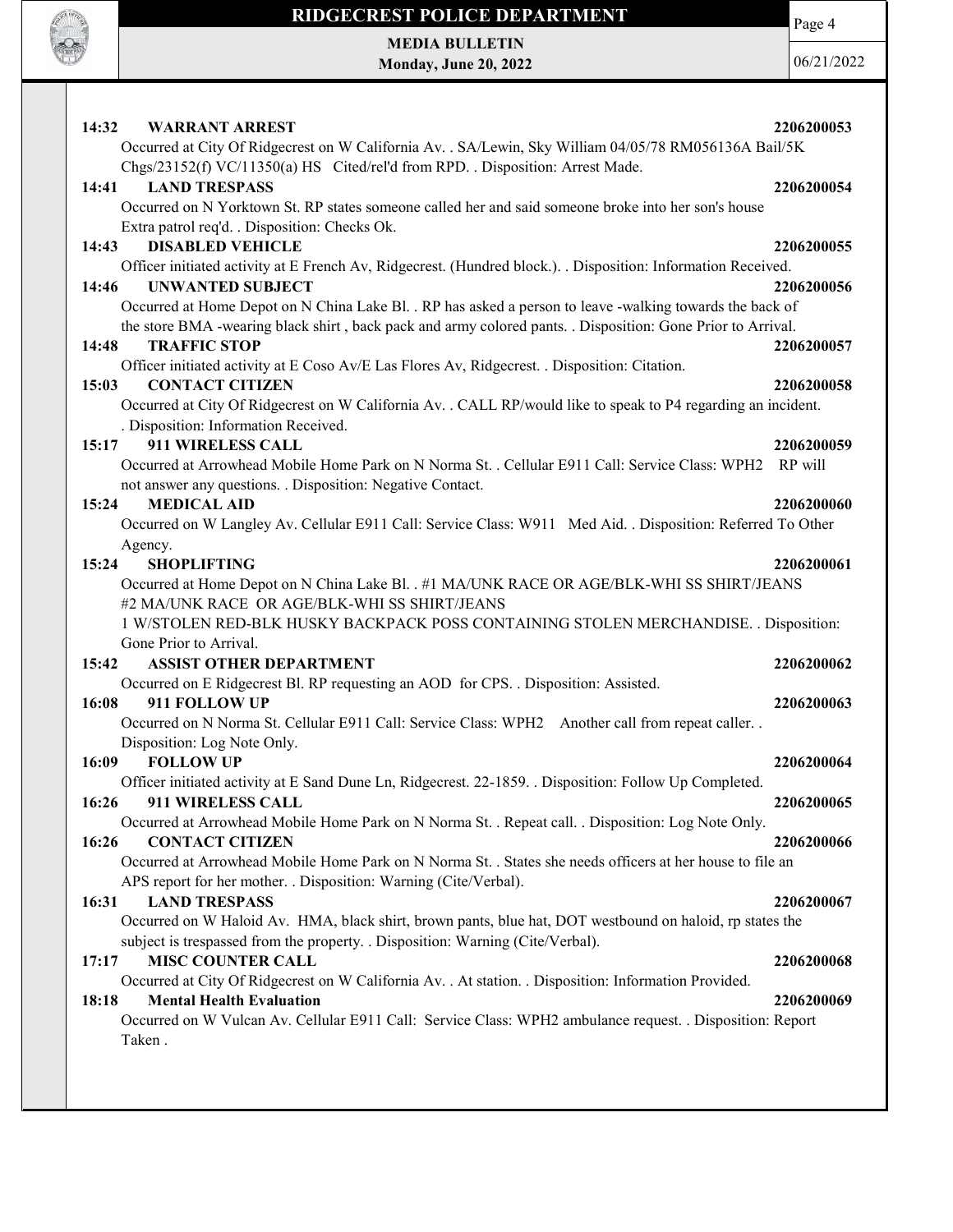